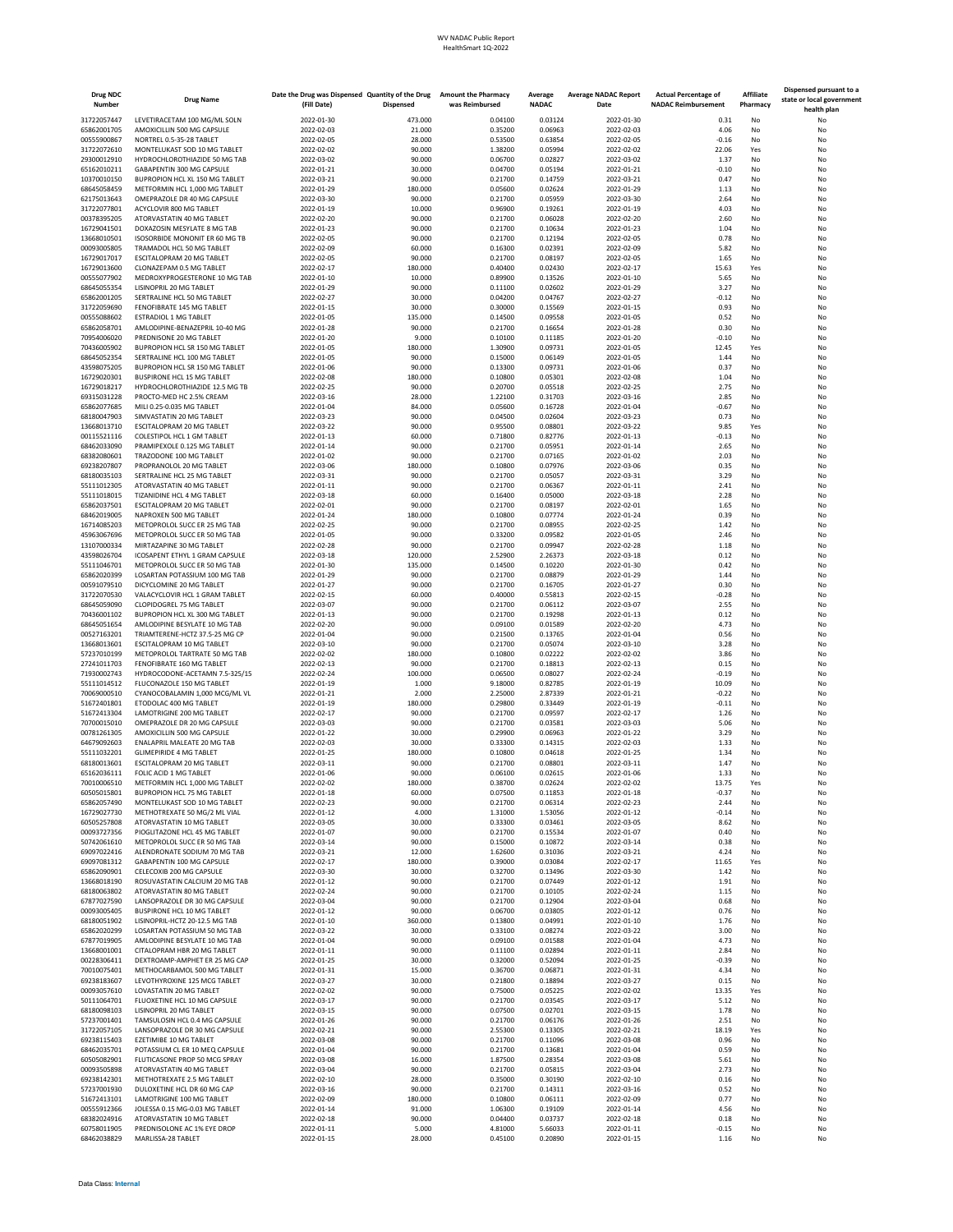| 29300022019                | MONTELUKAST SOD 10 MG TABLET                                        | 2022-02-10               | 90.000            | 0.21700            | 0.05994            | 2022-02-10               | 2.62               | No       | N                                |
|----------------------------|---------------------------------------------------------------------|--------------------------|-------------------|--------------------|--------------------|--------------------------|--------------------|----------|----------------------------------|
| 00093092810                | LOVASTATIN 40 MG TABLET                                             | 2022-01-30               | 90.000            | 0.81900            | 0.06244            | 2022-01-30               | 12.12              | No       | N <sub>0</sub>                   |
| 69238183701<br>68645057559 | LEVOTHYROXINE 137 MCG TABLET<br><b>GLIPIZIDE 10 MG TABLET</b>       | 2022-01-16<br>2022-01-12 | 78,000<br>360.000 | 0.21200<br>0.02600 | 0.26399<br>0.04663 | 2022-01-16<br>2022-01-12 | $-0.20$<br>$-0.44$ | No<br>No | N <sub>0</sub><br>N              |
| 65862000705                | CITALOPRAM HBR 40 MG TABLET                                         | 2022-02-28               | 90.000            | 0.21700            | 0.03872            | 2022-02-28               | 4.60               | No       | N                                |
| 68382005105                | MELOXICAM 15 MG TABLET                                              | 2022-01-06               | 30.000            | 0.32700            | 0.02348            | 2022-01-06               | 12.93              | No       | N                                |
| 51991083801                | <b>CYPROHEPTADINE 4 MG TABLET</b>                                   | 2022-02-05               | 45,000            | 0.43400            | 0.08738            | 2022-02-05               | 3.97               | No       | N <sub>0</sub>                   |
| 68382009305<br>65862078430 | CARVEDILOL 6.25 MG TABLET<br>ESOMEPRAZOLE MAG DR 40 MG CAP          | 2022-01-12<br>2022-02-20 | 180.000<br>90.000 | 0.05600<br>0.33300 | 0.02001<br>0.19941 | 2022-01-12<br>2022-02-20 | 1.80<br>0.67       | No<br>No | N<br>N                           |
| 68645051054                | HYDROCHLOROTHIAZIDE 25 MG TAB                                       | 2022-01-09               | 90.000            | 0.06400            | 0.01444            | 2022-01-09               | 3.43               | No       | N                                |
| 68645059354                | LISINOPRIL 40 MG TABLET                                             | 2022-01-29               | 90.000            | 0.63800            | 0.05502            | 2022-01-29               | 10.60              | No       | N <sub>0</sub>                   |
| 71930005512                | ACETAMINOPHEN-COD #3 TABLET<br>CLONIDINE HCL 0.1 MG TABLET          | 2022-01-31               | 12.000            | 0.04200            | 0.11113            | 2022-01-31<br>2022-01-30 | $-0.62$            | No       | N <sub>0</sub>                   |
| 29300046801<br>65862001305 | SERTRALINE HCL 100 MG TABLET                                        | 2022-01-30<br>2022-01-28 | 30.000<br>90.000  | 0.13300<br>0.21700 | 0.02892<br>0.05966 | 2022-01-28               | 3.60<br>2.64       | No<br>No | N<br>N                           |
| 31722072690                | MONTELUKAST SOD 10 MG TABLET                                        | 2022-02-02               | 90.000            | 0.21700            | 0.05994            | 2022-02-02               | 2.62               | No       | N <sub>0</sub>                   |
| 50228014605                | HYDROCHLOROTHIAZIDE 12.5 MG CP                                      | 2022-01-03               | 90.000            | 0.11100            | 0.03193            | 2022-01-03               | 2.48               | No       | N <sub>0</sub>                   |
| 43598075160                | BUPROPION HCL SR 100 MG TABLET                                      | 2022-03-10               | 90.000            | 0.21700            | 0.10400            | 2022-03-10               | 1.09               | No       | N                                |
| 62332002991<br>69097083512 | LOSARTAN POTASSIUM 100 MG TAB<br>SERTRALINE HCL 100 MG TABLET       | 2022-03-12<br>2022-02-10 | 90.000<br>90.000  | 0.21700<br>0.33200 | 0.09644<br>0.05966 | 2022-03-12<br>2022-02-10 | 1.25<br>4.56       | No<br>No | N<br>N                           |
| 45802005505                | TRIAMCINOLONE 0.1% OINTMENT                                         | 2022-01-11               | 454.000           | 0.03400            | 0.04122            | 2022-01-11               | $-0.18$            | No       | N <sub>0</sub>                   |
| 16729018317                | HYDROCHLOROTHIAZIDE 25 MG TAB                                       | 2022-02-03               | 30.000            | 0.09900            | 0.01381            | 2022-02-03               | 6.17               | No       | N                                |
| 65162027210                | SULFAMETHOXAZOLE-TMP DS TABLET                                      | 2022-02-25               | 20.000            | 0.06100            | 0.07202            | 2022-02-25               | $-0.15$            | No       | N                                |
| 60505258008<br>65162071110 | ATORVASTATIN 40 MG TABLET<br><b>GUANFACINE 1 MG TABLET</b>          | 2022-03-16<br>2022-01-17 | 90.000<br>30,000  | 0.21700<br>0.31300 | 0.05815<br>0.47777 | 2022-03-16<br>2022-01-17 | 2.73<br>$-0.34$    | No<br>No | N <sub>0</sub><br>N <sub>0</sub> |
| 68180051301                | LISINOPRIL 5 MG TABLET                                              | 2022-01-21               | 90.000            | 0.09700            | 0.01747            | 2022-01-21               | 4.55               | No       | N.                               |
| 69238115409                | EZETIMIBE 10 MG TABLET                                              | 2022-02-15               | 90.000            | 0.21700            | 0.12875            | 2022-02-15               | 0.69               | No       | N                                |
| 27241015604                | OXYBUTYNIN CL ER 10 MG TABLET                                       | 2022-03-29               | 90.000            | 0.21700            | 0.15833            | 2022-03-29               | 0.37               | No       | N <sub>0</sub>                   |
| 16714008310<br>33342018010 | HYDROXYZINE HCL 50 MG TABLET<br>OLMESARTAN MEDOXOMIL 40 MG TAB      | 2022-01-14               | 45.000            | 0.13700            | 0.06795<br>0.15472 | 2022-01-14<br>2022-02-07 | 1.02<br>0.40       | No<br>No | N <sub>0</sub>                   |
| 68382020906                | ANASTROZOLE 1 MG TABLET                                             | 2022-02-07<br>2022-01-05 | 90.000<br>90.000  | 0.21700<br>0.33200 | 0.10882            | 2022-01-05               | 2.05               | No       | N<br>N                           |
| 67877056105                | METFORMIN HCL 500 MG TABLET                                         | 2022-02-21               | 180.000           | 0.10800            | 0.01596            | 2022-02-21               | 5.77               | No       | N <sub>0</sub>                   |
| 68645055754                | LISINOPRIL-HCTZ 20-12.5 MG TAB                                      | 2022-03-12               | 90.000            | 0.10700            | 0.04976            | 2022-03-12               | 1.15               | No       | N <sub>0</sub>                   |
| 16729022601                | SPIRONOLACTONE 50 MG TABLET                                         | 2022-01-05               | 90.000            | 0.21700            | 0.11367            | 2022-01-05               | 0.91               | No       | N                                |
| 65862019405<br>68645058259 | FLUOXETINE HCL 40 MG CAPSULE<br>METFORMIN HCL 500 MG TABLET         | 2022-02-01<br>2022-01-29 | 90.000<br>180.000 | 0.21700<br>0.05600 | 0.07820<br>0.01596 | 2022-02-01<br>2022-01-29 | 1.77<br>2.51       | No<br>No | N<br>N                           |
| 16729017117                | AMITRIPTYLINE HCL 10 MG TAB                                         | 2022-01-17               | 90.000            | 0.11100            | 0.04728            | 2022-01-17               | 1.35               | No       | N <sub>0</sub>                   |
| 68180051303                | LISINOPRIL 5 MG TABLET                                              | 2022-01-12               | 90.000            | 0.04500            | 0.01654            | 2022-01-12               | 1.72               | No       | N                                |
| 55111012705                | CIPROFLOXACIN HCL 500 MG TAB                                        | 2022-01-28               | 14.000            | 0.70000            | 0.14617            | 2022-01-28               | 3.79               | No       | N                                |
| 68180052002<br>70700011985 | LISINOPRIL-HCTZ 20-25 MG TAB<br>ESTARYLLA 0.25-0.035 MG TABLET      | 2022-01-10<br>2022-01-08 | 90.000<br>28,000  | 0.33300<br>0.23500 | 0.04908<br>0.16728 | 2022-01-10<br>2022-01-08 | 5.78<br>0.40       | No<br>No | N<br>N <sub>0</sub>              |
| 72205000490                | ROSUVASTATIN CALCIUM 20 MG TAB                                      | 2022-03-03               | 90.000            | 0.21700            | 0.07877            | 2022-03-03               | 1.75               | No       | N <sub>0</sub>                   |
| 62756097083                | BUPRENORPHINE-NALOX 8-2 MG TAB                                      | 2022-03-08               | 35.000            | 1.22000            | 0.92938            | 2022-03-08               | 0.31               | No       | N                                |
| 00093301756                | TADALAFIL 5 MG TABLET                                               | 2022-02-01               | 30.000            | 0.32700            | 0.18344            | 2022-02-01               | 0.78               | No       | N                                |
| 31722071730<br>31722070110 | ATOMOXETINE HCL 40 MG CAPSULE<br>LOSARTAN POTASSIUM 50 MG TAB       | 2022-01-21<br>2022-03-30 | 30.000<br>90.000  | 0.83400<br>0.21700 | 1.13860<br>0.07314 | 2022-01-21<br>2022-03-30 | $-0.27$<br>1.97    | No<br>No | N <sub>0</sub><br>N <sub>0</sub> |
| 57664047758                | METOPROLOL TARTRATE 50 MG TAB                                       | 2022-01-17               | 270.000           | 0.11100            | 0.02029            | 2022-01-17               | 4.47               | No       | N                                |
| 68645059459                | <b>FAMOTIDINE 20 MG TABLET</b>                                      | 2022-03-04               | 30.000            | 0.38100            | 0.03396            | 2022-03-04               | 10.22              | No       | N                                |
| 68382013201                | TAMSULOSIN HCL 0.4 MG CAPSULE                                       | 2022-02-11               | 180.000           | 1.64100            | 0.06176            | 2022-02-11               | 25.57              | No       | N                                |
| 43547035411<br>00406802003 | LISINOPRIL 20 MG TABLET                                             | 2022-02-16<br>2022-01-11 | 90.000<br>35.000  | 0.21700<br>0.75500 | 0.02602<br>0.91549 | 2022-02-16<br>2022-01-11 | 7.34<br>$-0.18$    | No<br>No | N <sub>0</sub><br>N              |
| 00832111360                | BUPRENORPHINE-NALOX 8-2 MG TAB<br>MEMANTINE HCL 10 MG TABLET        | 2022-02-01               | 180.000           | 0.10800            | 0.07884            | 2022-02-01               | 0.37               | No       | N                                |
| 70954005920                | PREDNISONE 10 MG TABLET                                             | 2022-01-14               | 21.000            | 0.23400            | 0.07471            | 2022-01-14               | 2.13               | No       | N <sub>0</sub>                   |
| 60505014201                | <b>GLIPIZIDE 10 MG TABLET</b>                                       | 2022-03-30               | 90.000            | 0.21700            | 0.04827            | 2022-03-30               | 3.50               | No       | N <sub>0</sub>                   |
| 65862067605<br>64980043810 | ALPRAZOLAM 0.25 MG TABLET<br>ATENOLOL 50 MG TABLET                  | 2022-02-28<br>2022-02-09 | 20.000<br>270.000 | 0.44700<br>0.07200 | 0.01946<br>0.02849 | 2022-02-28<br>2022-02-09 | 21.97<br>1.53      | No<br>No | N<br>N                           |
| 00591046110                | <b>GLIPIZIDE 10 MG TABLET</b>                                       | 2022-01-17               | 270.000           | 0.11100            | 0.04663            | 2022-01-17               | 1.38               | No       | N                                |
| 69097015907                | MELOXICAM 15 MG TABLET                                              | 2022-02-04               | 90.000            | 0.21700            | 0.02316            | 2022-02-04               | 8.37               | No       | N <sub>0</sub>                   |
| 65862056890                | MONTELUKAST SOD 5 MG TAB CHEW                                       | 2022-01-20               | 90.000            | 0.21700            | 0.08652            | 2022-01-20               | 1.51               | No       | N                                |
| 68382005005<br>00093101042 | MELOXICAM 7.5 MG TABLET<br>MUPIROCIN 2% OINTMENT                    | 2022-01-11<br>2022-01-22 | 90.000<br>22.000  | 0.05900<br>0.44500 | 0.02196<br>0.17083 | 2022-01-11<br>2022-01-22 | 1.69<br>1.60       | No<br>No | N<br>N <sub>0</sub>              |
| 13668001005                | CITALOPRAM HBR 20 MG TABLET                                         | 2022-01-08               | 90,000            | 0.21700            | 0.02894            | 2022-01-08               | 6.50               | No       | N <sub>0</sub>                   |
| 69097015915                | MELOXICAM 15 MG TABLET                                              | 2022-02-18               | 90.000            | 0.21700            | 0.02316            | 2022-02-18               | 8.37               | No       | N                                |
| 55111012205                | ATORVASTATIN 20 MG TABLET                                           | 2022-02-07               | 90.000            | 0.01800            | 0.04616            | 2022-02-07               | $-0.61$            | No       | N                                |
| 65862046999<br>59651000305 | LOSARTAN-HCTZ 100-12.5 MG TAB<br>OMEPRAZOLE DR 40 MG CAPSULE        | 2022-01-11<br>2022-03-04 | 90.000<br>90.000  | 0.21700<br>0.21700 | 0.17902<br>0.06206 | 2022-01-11<br>2022-03-04 | 0.21<br>2.50       | No<br>No | N<br>N <sub>0</sub>              |
| 57237001990                | DULOXETINE HCL DR 60 MG CAP                                         | 2022-03-28               | 90.000            | 0.21700            | 0.12412            | 2022-03-28               | 0.75               | No       | N.                               |
| 65862019399                | FLUOXETINE HCL 20 MG CAPSULE                                        | 2022-01-28               | 90.000            | 0.21700            | 0.03350            | 2022-01-28               | 5.48               | No       | N                                |
| 68382002210                | ATENOLOL 25 MG TABLET                                               | 2022-03-16               | 180.000           | 0.10800            | 0.02419            | 2022-03-16               | 3.46               | No       | N <sub>0</sub>                   |
| 57664074788<br>72647033104 | REPAGLINIDE 2 MG TABLET<br>METHYLPREDNISOLONE 4 MG DOSEPK           | 2022-03-15<br>2022-02-08 | 180.000<br>21.000 | 0.16600<br>0.46700 | 0.12915<br>0.18274 | 2022-03-15<br>2022-02-08 | 0.29<br>1.56       | No<br>No | N <sub>0</sub><br>N              |
| 29033004530                | VENLAFAXINE HCL ER 150 MG TAB                                       | 2022-02-25               | 90.000            | 2.97500            | 2.18059            | 2022-02-25               | 0.36               | No       | N                                |
| 68645045790                | <b>FNALAPRIL MALFATF 20 MG TAB</b>                                  | 2022-01-15               | 30.000            | 0.30000            | 0.13759            | 2022-01-15               | 1.18               | No       | N <sub>0</sub>                   |
| 68462039710<br>68180035202 | OMFPRAZOLE DR 40 MG CAPSULE<br>SERTRALINE HCL 50 MG TABLET          | 2022-01-18<br>2022-03-08 | 90.000<br>90.000  | 0.21700<br>0.33300 | 0.06171<br>0.04767 | 2022-01-18<br>2022-03-08 | 2.52<br>5.99       | No<br>No | N <sub>0</sub><br>N <sub>0</sub> |
| 57664034088                | DEXTROAMP-AMPHET ER 25 MG CAP                                       | 2022-03-24               | 30.000            | 0.39500            | 0.54687            | 2022-03-24               | $-0.28$            | No       | N.                               |
| 69238207707                | PROPRANOLOL 10 MG TABLET                                            | 2022-02-24               | 180.000           | 0.10800            | 0.06939            | 2022-02-24               | 0.56               | No       | N                                |
| 68382080701                | TRAZODONE 150 MG TABLET                                             | 2022-02-19               | 30.000            | 0.11500            | 0.13721            | 2022-02-19               | $-0.16$            | No       | N <sub>0</sub>                   |
| 68180055409<br>65162024709 | QUINAPRIL 40 MG TABLET<br>CHLORTHALIDONE 25 MG TABLET               | 2022-03-08<br>2022-02-17 | 90.000<br>45.000  | 0.33200<br>0.43400 | 0.11159<br>0.17050 | 2022-03-08<br>2022-02-17 | 1.98<br>1.55       | No<br>No | N <sub>0</sub><br>N              |
| 68180029606                | DULOXETINE HCL DR 60 MG CAP                                         | 2022-02-23               | 90.000            | 0.21700            | 0.14311            | 2022-02-23               | 0.52               | No       | N                                |
| 69097014260                | ALBUTEROL HEA 90 MCG INHALER                                        | 2022-03-09               | 6.700             | 2.81000            | 3.85314            | 2022-03-09               | $-0.27$            | No       | N                                |
| 69315011710                | FUROSEMIDE 40 MG TABLET                                             | 2022-01-14               | 270.000           | 0.07200            | 0.03265            | 2022-01-14               | 1.21               | No       | N <sub>0</sub>                   |
| 00781808926<br>00093078701 | AZITHROMYCIN 250 MG TABLET<br>ATENOLOL 25 MG TABLET                 | 2022-01-14<br>2022-01-09 | 6.000<br>45.000   | 1.63500<br>0.11100 | 0.48366<br>0.02368 | 2022-01-14<br>2022-01-09 | 2.38<br>3.69       | No<br>No | N.<br>N                          |
| 68382025116                | ATORVASTATIN 40 MG TABLET                                           | 2022-03-15               | 90.000            | 0.21700            | 0.05815            | 2022-03-15               | 2.73               | No       | N <sub>0</sub>                   |
| 67877019910                | AMLODIPINE BESYLATE 10 MG TAB                                       | 2022-03-05               | 30.000            | 0.08500            | 0.01775            | 2022-03-05               | 3.79               | No       | N <sub>0</sub>                   |
| 69238183007                | LEVOTHYROXINE 25 MCG TABLET                                         | 2022-01-15               | 30.000            | 0.08300            | 0.16771            | 2022-01-15               | $-0.51$            | No       | N                                |
| 45802026337<br>72205001690 | CLINDAMYCIN PHOS 1% PLEDGET<br>PREGABALIN 200 MG CAPSULE            | 2022-02-21<br>2022-02-24 | 60.000<br>30.000  | 0.25300<br>0.10900 | 0.42883<br>0.09720 | 2022-02-21<br>2022-02-24 | $-0.41$<br>0.12    | No<br>No | N<br>N <sub>0</sub>              |
| 69097083412                | SERTRALINE HCL 50 MG TABLET                                         | 2022-03-03               | 90.000            | 0.21700            | 0.04767            | 2022-03-03               | 3.55               | No       | N <sub>0</sub>                   |
| 51672400301                | NORTRIPTYLINE HCL 50 MG CAP                                         | 2022-02-09               | 90.000            | 0.21700            | 0.13098            | 2022-02-09               | 0.66               | No       | N.                               |
| 50228014610                | HYDROCHLOROTHIAZIDE 12.5 MG CP                                      | 2022-02-16               | 90.000            | 0.20700            | 0.03234            | 2022-02-16               | 5.40               | No       | N                                |
| 62756014202<br>68180098003 | METFORMIN HCL ER 500 MG TABLET<br>LISINOPRIL 10 MG TABLET           | 2022-03-30<br>2022-01-28 | 180.000<br>90.000 | 0.10800<br>0.12500 | 0.03646            | 2022-03-30               | 1.96<br>5.39       | No<br>No | N <sub>0</sub>                   |
| 33342015053                | IBANDRONATE SODIUM 150 MG TAB                                       | 2022-02-21               | 3.000             | 9.96700            | 0.01956<br>4.87803 | 2022-01-28<br>2022-02-21 | 1.04               | No       | N<br>N                           |
| 29300013601                | CLONIDINE HCL 0.2 MG TABLET                                         | 2022-02-08               | 90.000            | 0.21700            | 0.03992            | 2022-02-08               | 4.44               | No       | N                                |
| 00093342510                | LORAZEPAM 0.5 MG TABLET                                             | 2022-01-18               | 4.000             | 1.00000            | 0.03766            | 2022-01-18               | 25.55              | No       | N                                |
| 52817036000                | METOPROLOL TARTRATE 25 MG TAB                                       | 2022-01-27               | 60.000            | 0.01700            | 0.01935            | 2022-01-27               | $-0.12$            | No       | N <sub>0</sub>                   |
| 65862016999<br>00143924920 | ATENOLOL 50 MG TABLET<br>AMOX-CLAV 875-125 MG TABLET                | 2022-03-05<br>2022-01-27 | 30.000<br>40.000  | 0.33300<br>0.17900 | 0.02731<br>0.33104 | 2022-03-05<br>2022-01-27 | 11.19<br>$-0.46$   | No<br>No | N.<br>N                          |
| 00527150337                | DEXTROAMP-AMPHETAM 12.5 MG TAB                                      | 2022-03-30               | 30.000            | 0.32000            | 0.65907            | 2022-03-30               | $-0.51$            | No       | N <sub>0</sub>                   |
| 68180096503                | LEVOTHYROXINE 25 MCG TABLET                                         | 2022-01-24               | 90.000            | 0.21700            | 0.13324            | 2022-01-24               | 0.63               | No       | N <sub>0</sub>                   |
| 70069009101                | AZELASTINE HCL 0.05% DROPS                                          | 2022-03-14               | 6.000             | 7.82300            | 1.29965            | 2022-03-14               | 5.02               | No       | N                                |
| 00781207401<br>16729020201 | TRIAMTERENE-HCTZ 37.5-25 MG CP<br><b>BUSPIRONE HCL 10 MG TABLET</b> | 2022-01-31<br>2022-03-11 | 90.000<br>180.000 | 0.26700<br>0.10800 | 0.14798<br>0.04190 | 2022-01-31<br>2022-03-11 | 0.80<br>1.58       | No<br>No | N<br>N                           |
| 69292053201                | PROPRANOLOL 20 MG TABLET                                            | 2022-02-24               | 90.000            | 0.09600            | 0.07976            | 2022-02-24               | 0.20               | No       | N                                |
| 00555901658                | SPRINTEC 28 DAY TABLET                                              | 2022-01-19               | 84.000            | 0.16100            | 0.18162            | 2022-01-19               | $-0.11$            | No       | N <sub>0</sub>                   |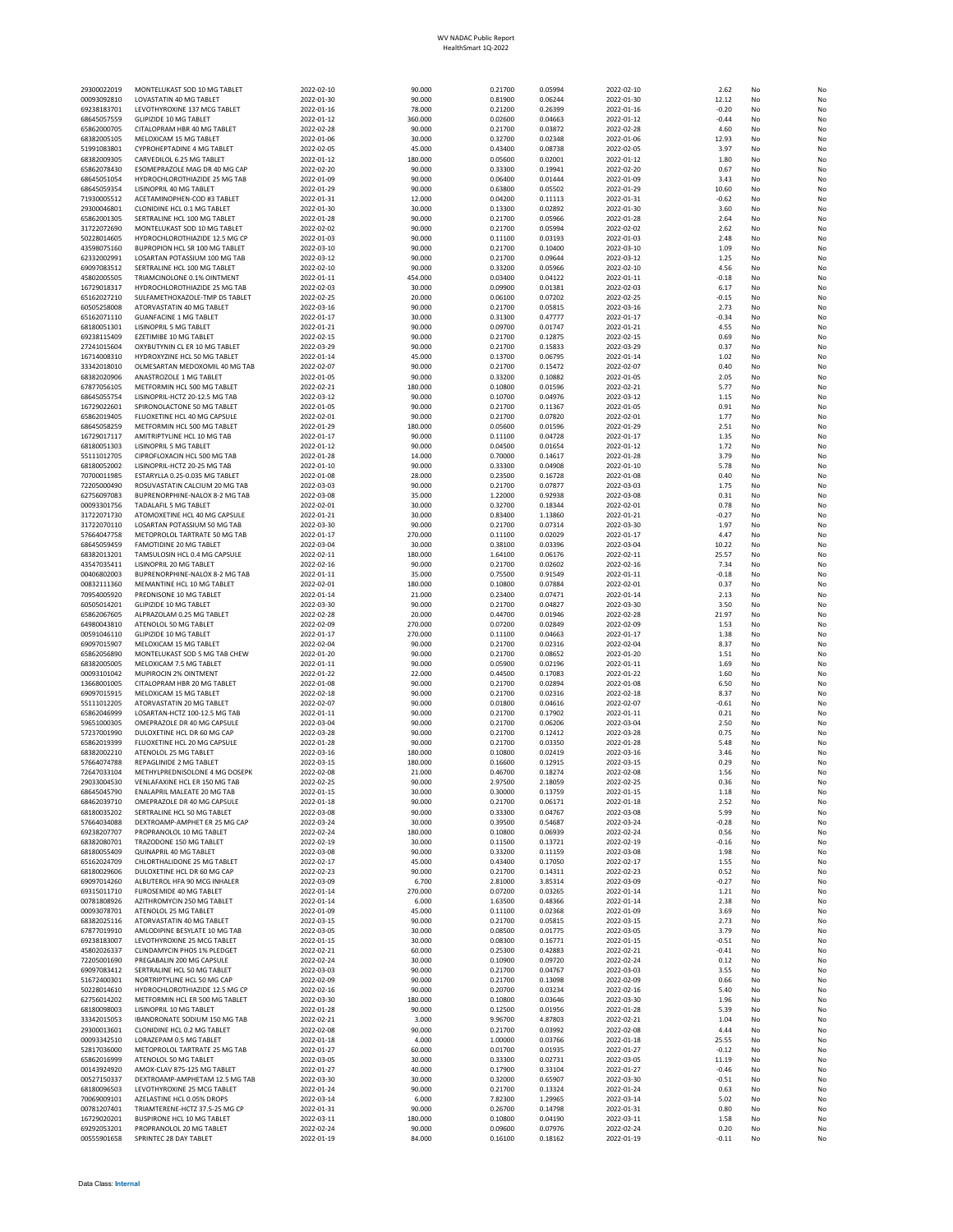| 65162083366                | DICLOFENAC SODIUM 1% GEL                                            | 2022-01-26               | 100,000           | 0.19500            | 0.09491            | 2022-01-26               | 1.05             | No        | No       |
|----------------------------|---------------------------------------------------------------------|--------------------------|-------------------|--------------------|--------------------|--------------------------|------------------|-----------|----------|
| 68180051201                | LISINOPRIL 2.5 MG TABLET                                            | 2022-02-24               | 90.000            | 0.08200            | 0.01568            | 2022-02-24               | 4.23             | No        | No       |
| 43547028211                | <b>ESCITALOPRAM 20 MG TABLET</b>                                    | 2022-01-27               | 90,000            | 0.21700            | 0.08197            | 2022-01-27               | 1.65             | No        | No       |
| 57237001030                | MIRTAZAPINE 45 MG TABLET                                            | 2022-02-21               | 90.000            | 0.21700            | 0.12403            | 2022-02-21               | 0.75             | No        | No       |
| 68180072103<br>59746038510 | AMLODIPINE BESYLATE 10 MG TAB<br>TERAZOSIN 5 MG CAPSULE             | 2022-01-14<br>2022-02-02 | 90.000<br>90.000  | 0.09100<br>1.19900 | 0.01588<br>0.15559 | 2022-01-14<br>2022-02-02 | 4.73<br>6.71     | No<br>Yes | No<br>No |
| 69238183207                | LEVOTHYROXINE 75 MCG TABLET                                         | 2022-03-29               | 90.000            | 0.29600            | 0.15545            | 2022-03-29               | 0.90             | No        | No       |
| 68001039803                | <b>FAMOTIDINE 40 MG TABLET</b>                                      | 2022-01-12               | 90,000            | 0.21700            | 0.07015            | 2022-01-12               | 2.09             | No        | No       |
| 43547035311                | <b>LISINOPRIL 10 MG TABLET</b>                                      | 2022-01-05               | 90.000            | 0.18300            | 0.01887            | 2022-01-05               | 8.70             | No        | No       |
| 13668009690                | PANTOPRAZOLE SOD DR 20 MG TAB                                       | 2022-03-01               | 90.000            | 0.21700            | 0.05282            | 2022-03-01               | 3.11             | No        | No       |
| 45963070996<br>65862020190 | METOPROLOL SUCC ER 25 MG TAB<br><b>LOSARTAN POTASSIUM 25 MG TAB</b> | 2022-02-19<br>2022-02-24 | 90.000<br>90.000  | 0.21700<br>0.21700 | 0.08870<br>0.05761 | 2022-02-19<br>2022-02-24 | 1.45<br>2.77     | No<br>No  | No<br>No |
| 68382080510                | TRAZODONE 50 MG TABLET                                              | 2022-02-21               | 90.000            | 0.21700            | 0.04017            | 2022-02-21               | 4.40             | No        | No       |
| 51672404003                | <b>ENALAPRIL MALEATE 20 MG TAB</b>                                  | 2022-03-05               | 30.000            | 0.33300            | 0.13858            | 2022-03-05               | 1.40             | No        | No       |
| 69315012710                | FOLIC ACID 1 MG TABLET                                              | 2022-01-04               | 90.000            | 0.11100            | 0.02615            | 2022-01-04               | 3.24             | No        | No       |
| 65862055990                | PANTOPRAZOLE SOD DR 20 MG TAB                                       | 2022-02-10               | 90.000            | 0.21700            | 0.05309            | 2022-02-10               | 3.09             | No        | No       |
| 29300034901                | ALLOPURINOL 100 MG TABLET<br><b>TERAZOSIN 5 MG CAPSULE</b>          | 2022-02-22               | 90,000            | 0.13000            | 0.05727            | 2022-02-22<br>2022-01-18 | 1.27             | No        | No<br>No |
| 59746038506<br>68645052154 | SERTRALINE HCL 25 MG TABLET                                         | 2022-01-18<br>2022-03-15 | 90.000<br>90.000  | 0.21700<br>0.15000 | 0.15238<br>0.05240 | 2022-03-15               | 0.42<br>1.86     | No<br>No  | No       |
| 65162019011                | NAPROXEN 500 MG TABLET                                              | 2022-01-31               | 30,000            | 0.22700            | 0.07774            | 2022-01-31               | 1.92             | No        | No       |
| 68180051802                | LISINOPRIL-HCTZ 10-12.5 MG TAB                                      | 2022-03-16               | 90.000            | 0.21700            | 0.03482            | 2022-03-16               | 5.23             | No        | No       |
| 43547055350                | POTASSIUM CL ER 10 MEQ CAPSULE                                      | 2022-03-12               | 90.000            | 0.21700            | 0.15376            | 2022-03-12               | 0.41             | No        | No       |
| 65162010250                | GABAPENTIN 300 MG CAPSULE                                           | 2022-01-07               | 180.000           | 0.16700            | 0.04724            | 2022-01-07               | 2.54             | No        | No       |
| 00093005301                | <b>BUSPIRONE HCL 5 MG TABLET</b>                                    | 2022-03-21               | 180.000           | 0.16700            | 0.02893            | 2022-03-21               | 4.77             | No        | No       |
| 68180096803                | LEVOTHYROXINE 88 MCG TABLET<br>DOXYCYCLINE MONO 100 MG CAP          | 2022-01-29<br>2022-03-08 | 90,000<br>14.000  | 0.21700<br>0.68600 | 0.18383<br>0.25120 | 2022-01-29<br>2022-03-08 | 0.18<br>1.73     | No<br>No  | No<br>No |
| 68180065208<br>68462039610 | OMEPRAZOLE DR 20 MG CAPSULE                                         | 2022-03-05               | 30.000            | 0.33300            | 0.03581            | 2022-03-05               | 8.30             | No        | No       |
| 68645047754                | METOPROLOL SUCC ER 25 MG TAB                                        | 2022-02-24               | 90.000            | 0.21700            | 0.08955            | 2022-02-24               | 1.42             | No        | No       |
| 68462010905                | TOPIRAMATE 100 MG TABLET                                            | 2022-03-11               | 180.000           | 0.10800            | 0.06896            | 2022-03-11               | 0.57             | No        | No       |
| 65862019105                | CYCLOBENZAPRINE 10 MG TABLET                                        | 2022-02-26               | 60.000            | 0.02300            | 0.02674            | 2022-02-26               | $-0.14$          | No        | No       |
| 50742061510                | METOPROLOL SUCC ER 25 MG TAB                                        | 2022-01-04               | 90.000            | 0.15000            | 0.08320            | 2022-01-04               | 0.80             | No        | No       |
| 65862020290                | LOSARTAN POTASSIUM 50 MG TAB                                        | 2022-03-14               | 90.000            | 0.21700            | 0.08274            | 2022-03-14               | 1.62             | No        | No       |
| 31722057447                | LEVETIRACETAM 100 MG/ML SOLN<br>MONTELUKAST SOD 10 MG TABLET        | 2022-03-08               | 400.000           | 0.04900            | 0.03358            | 2022-03-08<br>2022-01-22 | 0.46             | No<br>No  | No<br>No |
| 31722072610<br>68645058459 | METFORMIN HCL 1,000 MG TABLET                                       | 2022-01-22<br>2022-01-15 | 90.000<br>60.000  | 0.21700<br>0.06700 | 0.05994<br>0.02532 | 2022-01-15               | 2.62<br>1.65     | No        | No       |
| 62175013643                | OMEPRAZOLE DR 40 MG CAPSULE                                         | 2022-01-08               | 90,000            | 0.21700            | 0.06171            | 2022-01-08               | 2.52             | No        | No       |
| 68645055354                | LISINOPRIL 20 MG TABLET                                             | 2022-01-31               | 90.000            | 0.11100            | 0.02602            | 2022-01-31               | 3.27             | No        | No       |
| 65862001205                | SERTRALINE HCL 50 MG TABLET                                         | 2022-02-21               | 90.000            | 0.21700            | 0.04157            | 2022-02-21               | 4.22             | No        | No       |
| 70436005902                | BUPROPION HCL SR 150 MG TABLET                                      | 2022-01-13               | 90.000            | 0.21700            | 0.09731            | 2022-01-13               | 1.23             | No        | No       |
| 65862077685                | MILI 0.25-0.035 MG TABLET                                           | 2022-03-30               | 84.000            | 0.35800            | 0.17420            | 2022-03-30               | 1.06             | No        | No       |
| 68462026430                | ROSUVASTATIN CALCIUM 40 MG TAB                                      | 2022-01-21               | 90.000            | 0.21700            | 0.12893            | 2022-01-21               | 0.68             | No        | No       |
| 55111018015                | <b>TIZANIDINE HCL 4 MG TABLET</b><br>METFORMIN HCL 1,000 MG TABLET  | 2022-01-19<br>2022-01-31 | 15.000<br>180.000 | 0.43500<br>0.10800 | 0.05596<br>0.02624 | 2022-01-19<br>2022-01-31 | 6.77<br>3.12     | No<br>No  | No<br>No |
| 67877056305<br>59746017310 | PREDNISONE 10 MG TABLET                                             | 2022-01-11               | 27.000            | 0.01700            | 0.07471            | 2022-01-11               | $-0.77$          | No        | No       |
| 00054327099                | FLUTICASONE PROP 50 MCG SPRAY                                       | 2022-03-23               | 16.000            | 1.21900            | 0.27037            | 2022-03-23               | 3.51             | No        | No       |
| 68645059090                | CLOPIDOGREL 75 MG TABLET                                            | 2022-01-21               | 90.000            | 0.21700            | 0.06516            | 2022-01-21               | 2.33             | No        | No       |
| 68645051654                | AMLODIPINE BESYLATE 10 MG TAB                                       | 2022-01-28               | 90.000            | 0.09100            | 0.01589            | 2022-01-28               | 4.73             | No        | No       |
| 68645055154                | LISINOPRIL 5 MG TABLET                                              | 2022-01-07               | 90.000            | 0.11100            | 0.01654            | 2022-01-07               | 5.71             | No        | No       |
| 67877056205                | METFORMIN HCL 850 MG TABLET                                         | 2022-01-28               | 180.000           | 0.10800            | 0.02786            | 2022-01-28               | 2.88             | No        | No       |
| 70700015010                | OMEPRAZOLE DR 20 MG CAPSULE<br><b>ENALAPRIL MALEATE 20 MG TAB</b>   | 2022-03-07<br>2022-01-04 | 90,000<br>30.000  | 0.21700<br>0.66000 | 0.03581<br>0.13759 | 2022-03-07<br>2022-01-04 | 5.06<br>3.80     | No<br>No  | No<br>No |
| 64679092603<br>70010006510 | METFORMIN HCL 1,000 MG TABLET                                       | 2022-02-07               | 90.000            | 0.21700            | 0.02624            | 2022-02-07               | 7.27             | No        | No       |
| 65862057490                | MONTELUKAST SOD 10 MG TABLET                                        | 2022-01-03               | 90.000            | 0.33200            | 0.06551            | 2022-01-03               | 4.07             | No        | No       |
| 60505257808                | ATORVASTATIN 10 MG TABLET                                           | 2022-02-03               | 30,000            | 0.33300            | 0.03737            | 2022-02-03               | 7.91             | No        | No       |
| 50742061610                | METOPROLOL SUCC ER 50 MG TAB                                        | 2022-01-11               | 90.000            | 0.15000            | 0.09582            | 2022-01-11               | 0.57             | No        | No       |
| 65862090901                | CELECOXIB 200 MG CAPSULE                                            | 2022-01-31               | 30.000            | 0.32700            | 0.14360            | 2022-01-31               | 1.28             | No        | No       |
| 65862020299                | LOSARTAN POTASSIUM 50 MG TAB                                        | 2022-01-29               | 90.000            | 0.21700            | 0.06868            | 2022-01-29               | 2.16             | No        | No       |
| 00228306411                | DEXTROAMP-AMPHET ER 25 MG CAP                                       | 2022-02-22               | 30,000            | 0.32000            | 0.52094            | 2022-02-22               | $-0.39$          | No        | No<br>No |
| 69238183607<br>68180098103 | LEVOTHYROXINE 125 MCG TABLET<br>LISINOPRIL 20 MG TABLET             | 2022-01-21<br>2022-03-18 | 30.000<br>90.000  | 0.11300<br>0.07500 | 0.20732<br>0.02701 | 2022-01-21<br>2022-03-18 | $-0.45$<br>1.78  | No<br>No  | No       |
| 65862056090                | PANTOPRAZOLE SOD DR 40 MG TAB                                       | 2022-01-20               | 90.000            | 0.21700            | 0.05946            | 2022-01-20               | 2.65             | No        | No       |
| 69238115403                | EZETIMIBE 10 MG TABLET                                              | 2022-03-17               | 90,000            | 0.21700            | 0.11096            | 2022-03-17               | 0.96             | No        | No       |
| 57664039488                | VENLAFAXINE HCL 50 MG TABLET                                        | 2022-02-15               | 90.000            | 0.21700            | 0.15188            | 2022-02-15               | 0.43             | No        | No       |
| 60505082901                | FLUTICASONE PROP 50 MCG SPRAY                                       | 2022-01-26               | 16.000            | 0.78500            | 0.27034            | 2022-01-26               | 1.90             | No        | No       |
| 00093505898                | ATORVASTATIN 40 MG TABLET                                           | 2022-03-23               | 90.000            | 0.21700            | 0.06300            | 2022-03-23               | 2.44             | No        | No       |
| 69238142301<br>68462038829 | METHOTREXATE 2.5 MG TABLET<br>MARLISSA-28 TABLET                    | 2022-03-29<br>2022-03-09 | 28,000<br>28.000  | 0.37500<br>0.45100 | 0.26817<br>0.18071 | 2022-03-29<br>2022-03-09 | 0.40<br>1.50     | No<br>No  | No<br>No |
| 29300022019                | MONTELUKAST SOD 10 MG TABLET                                        | 2022-03-12               | 90.000            | 0.21700            | 0.06314            | 2022-03-12               | 2.44             | No        | No       |
| 68382005105                | MELOXICAM 15 MG TABLET                                              | 2022-03-11               | 90,000            | 0.04700            | 0.02424            | 2022-03-11               | 0.94             | No        | No       |
| 68645051054                | HYDROCHLOROTHIAZIDE 25 MG TAB                                       | 2022-01-04               | 90.000            | 0.11100            | 0.01444            | 2022-01-04               | 6.69             | No        | No       |
| 62175011843                | OMEPRAZOLE DR 20 MG CAPSULE                                         | 2022-01-31               | 30.000            | 0.32700            | 0.03398            | 2022-01-31               | 8.62             | No        | No       |
| 16729018317                | HYDROCHLOROTHIAZIDE 25 MG TAB                                       | 2022-01-04               | 30.000            | 0.09900            | 0.01444            | 2022-01-04               | 5.86             | No        | No       |
| 68382056410<br>27241015604 | METOPROLOL SUCC ER 25 MG TAB<br>OXYBUTYNIN CL ER 10 MG TABLET       | 2022-03-16<br>2022-01-18 | 90.000<br>90.000  | 0.21700<br>0.21700 | 0.08955<br>0.17252 | 2022-03-16<br>2022-01-18 | 1.42<br>0.26     | No<br>No  | No<br>No |
| 16714008310                | HYDROXYZINE HCL 50 MG TABLET                                        | 2022-02-24               | 45.000            | 0.13600            | 0.08746            | 2022-02-24               | 0.56             | No        | No       |
| 55111046605                | METOPROLOL SUCC ER 25 MG TAB                                        | 2022-02-12               | 90.000            | 0.81100            | 0.08870            | 2022-02-12               | 8.14             | Yes       | No       |
| 68645055754                | LISINOPRIL-HCTZ 20-12.5 MG TAB                                      | 2022-02-18               | 90.000            | 0.10700            | 0.05147            | 2022-02-18               | 1.08             | No        | No       |
| 68180051303                | <b>LISINOPRIL 5 MG TABLET</b>                                       | 2022-02-16               | 90.000            | 0.09700            | 0.01747            | 2022-02-16               | 4.55             | No        | No       |
| 68180052002                | LISINOPRIL-HCTZ 20-25 MG TAB                                        | 2022-03-29               | 90.000            | 0.33300            | 0.04948            | 2022-03-29               | 5.73             | No        | No       |
| 70700011985                | ESTARYLLA 0.25-0.035 MG TABLET                                      | 2022-03-03               | 28.000            | 0.06500            | 0.15393            | 2022-03-03               | $-0.58$          | No        | No       |
| 72205000490<br>00093301756 | ROSUVASTATIN CALCIUM 20 MG TAB<br><b>TADALAFIL 5 MG TABLET</b>      | 2022-01-29               | 90.000            | 0.21700            | 0.07742            | 2022-01-29<br>2022-03-05 | 1.80             | No        | No       |
| 68382013201                | TAMSULOSIN HCL 0.4 MG CAPSULE                                       | 2022-03-05<br>2022-01-11 | 30.000<br>60.000  | 0.32700<br>1.92700 | 0.18367<br>0.06103 | 2022-01-11               | 0.78<br>30.57    | No<br>No  | No<br>No |
| 00406802003                | BUPRENORPHINE-NALOX 8-2 MG TAB                                      | 2022-02-08               | 35.000            | 0.43000            | 1.02537            | 2022-02-08               | $-0.58$          | No        | No       |
| 69097015907                | MELOXICAM 15 MG TABLET                                              | 2022-02-28               | 90.000            | 0.21700            | 0.02424            | 2022-02-28               | 7.95             | No        | No       |
| 68382005005                | MELOXICAM 7.5 MG TABLET                                             | 2022-02-25               | 90.000            | 0.05900            | 0.02236            | 2022-02-25               | 1.64             | No        | No       |
| 50111064801                | FLUOXETINE HCL 20 MG CAPSULE                                        | 2022-01-05               | 90.000            | 0.21700            | 0.03130            | 2022-01-05               | 5.93             | No        | No       |
| 59651000305                | OMEPRAZOLE DR 40 MG CAPSULE                                         | 2022-03-29               | 90.000            | 0.21700            | 0.05959            | 2022-03-29               | 2.64             | No        | No       |
| 65862019399<br>68382002210 | FLUOXETINE HCL 20 MG CAPSULE<br>ATENOLOL 25 MG TABLET               | 2022-02-01<br>2022-01-08 | 90.000<br>180.000 | 0.21700<br>0.10800 | 0.03350<br>0.02368 | 2022-02-01<br>2022-01-08 | 5.48<br>3.56     | No<br>No  | No<br>No |
| 16571020106                | DICLOFENAC SOD EC 75 MG TAB                                         | 2022-02-03               | 60.000            | 0.16300            | 0.09398            | 2022-02-03               | 0.73             | No        | No       |
| 42806015905                | HYDROXYZINE HCL 10 MG TABLET                                        | 2022-01-04               | 270.000           | 0.07200            | 0.03763            | 2022-01-04               | 0.91             | No        | No       |
| 68180035202                | SERTRALINE HCL 50 MG TABLET                                         | 2022-03-23               | 90.000            | 0.33300            | 0.04281            | 2022-03-23               | 6.78             | No        | No       |
| 68382080701                | TRAZODONE 150 MG TABLET                                             | 2022-01-23               | 30.000            | 0.11500            | 0.13721            | 2022-01-23               | $-0.16$          | No        | No       |
| 00555089902                | ESTRADIOL 0.5 MG TABLET                                             | 2022-03-16               | 90.000            | 0.13800            | 0.08731            | 2022-03-16               | 0.58             | No        | No       |
| 69097014260                | ALBUTEROL HFA 90 MCG INHALER                                        | 2022-03-11               | 6.700             | 2.53000            | 3.85314            | 2022-03-11               | $-0.34$          | No        | No       |
| 67877019910<br>45802026337 | AMLODIPINE BESYLATE 10 MG TAB<br>CLINDAMYCIN PHOS 1% PLEDGET        | 2022-02-03               | 30.000            | 0.24100<br>0.22000 | 0.01589<br>0.42883 | 2022-02-03<br>2022-01-22 | 14.17            | No<br>No  | No<br>No |
| 69097083412                | SERTRALINE HCL 50 MG TABLET                                         | 2022-01-22<br>2022-02-01 | 60.000<br>90.000  | 0.21700            | 0.04157            | 2022-02-01               | $-0.49$<br>4.22  | No        | No       |
| 60505257908                | ATORVASTATIN 20 MG TABLET                                           | 2022-01-05               | 90.000            | 0.76700            | 0.05597            | 2022-01-05               | 12.70            | Yes       | No       |
| 50228014610                | HYDROCHLOROTHIAZIDE 12.5 MG CP                                      | 2022-01-24               | 90.000            | 0.20700            | 0.03234            | 2022-01-24               | 5.40             | No        | No       |
| 62756014202                | METFORMIN HCL ER 500 MG TABLET                                      | 2022-01-10               | 180.000           | 0.10800            | 0.03571            | 2022-01-10               | 2.02             | No        | No       |
| 68180098003                | LISINOPRIL 10 MG TABLET                                             | 2022-01-12               | 90.000            | 0.18300            | 0.01887            | 2022-01-12               | 8.70             | No        | No       |
| 67877021905                | CEPHALEXIN 500 MG CAPSULE                                           | 2022-03-11               | 30.000            | 0.39000            | 0.12490            | 2022-03-11               | 2.12             | No<br>No  | No       |
| 65862016999<br>00555901658 | ATENOLOL 50 MG TABLET<br>SPRINTEC 28 DAY TABLET                     | 2022-02-03<br>2022-02-04 | 30.000<br>84.000  | 0.33300<br>0.16100 | 0.02849<br>0.18162 | 2022-02-03<br>2022-02-04 | 10.69<br>$-0.11$ | No        | No<br>No |
| 65162083366                | DICLOFENAC SODIUM 1% GEL                                            | 2022-03-31               | 100.000           | 0.19500            | 0.08846            | 2022-03-31               | 1.20             | No        | No       |

WV NADAC Public Report HealthSmart 1Q-2022